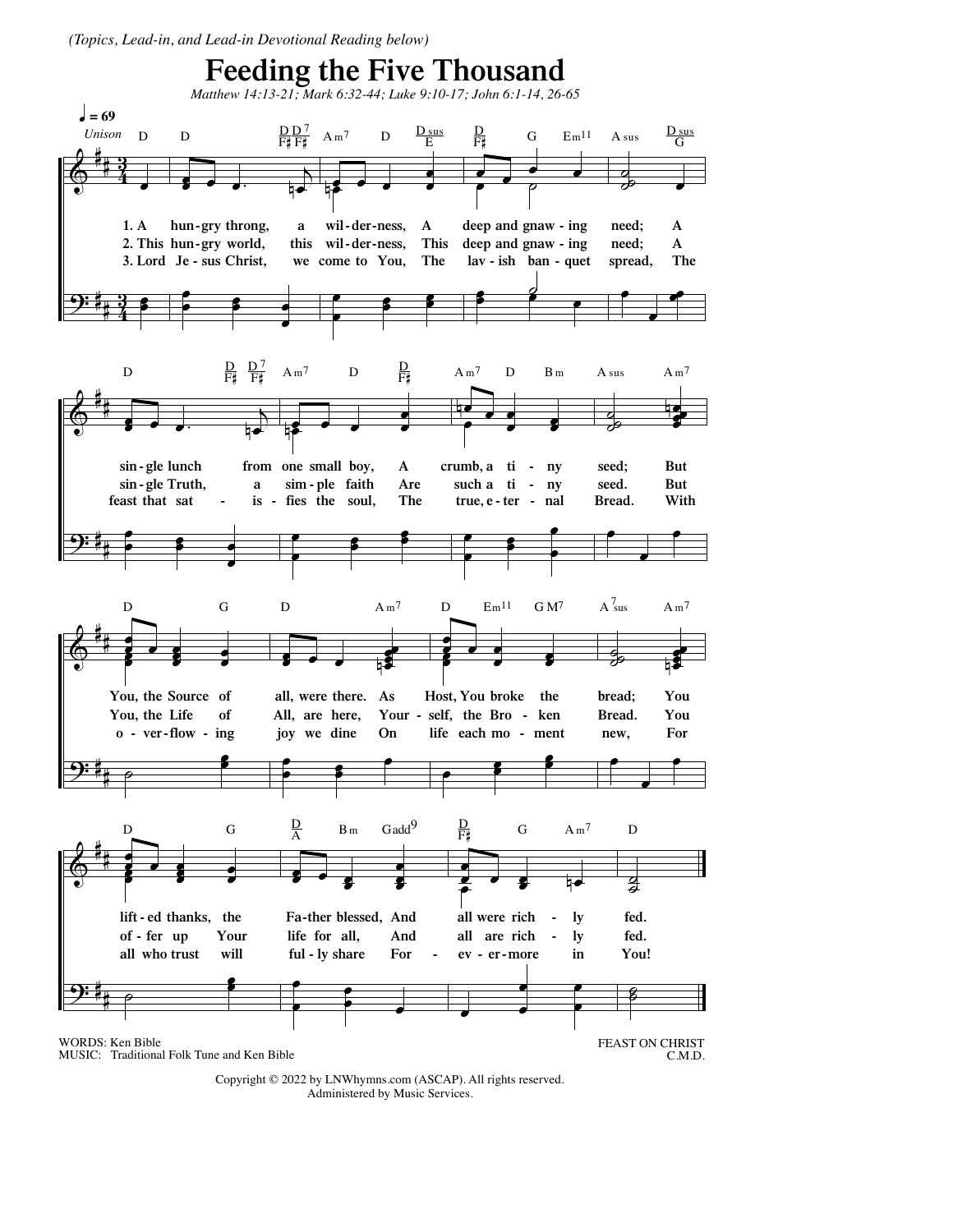TOPICS: Communion; Eternal Life; Life of Christ; Living in Christ

LEAD-IN: *Jesus said to them, "I am the bread of life; the one who comes to Me will not be hungry, and the one who believes in Me will never be thirsty."* (John 6:35, NASB)

LEAD-IN DEVOTIONAL READING:

## **Feeding the Five Thousand**

Apart from the resurrection of Christ, the only miracle reported in all four gospels is the feeding of the five thousand. Clearly, to the gospel writers, it was uniquely important to understanding Jesus. So we tend to read the account and ask ourselves: As servants of Christ, how we are to respond to needs when they overwhelm our meager resources? But read further in John's account, in John 6:26-65, and you'll find Jesus telling the crowd that physical need is not the point of the event at all. In fact, Jesus pointedly says that we cannot do what He did, because we cannot be who He is. The feeding of the five thousand was a sign  $(v.26)$ . A "sign" is an event,<br>especially a miracle, intended to verify the truth of a teaching. Jesus intended the feeding of the five thousand to be a sign pointing to the unique satisfaction for all life's hungers. The miracle was intended to shout, "Come to Me and satisfy your hunger forever!" But the crowd didn't see the sign,<br>only the free food. For people who worked hard for daily bread, free food was a powerful motivator. But Jesus continued to press them to<br>understand the real purpose of the sign: *"Do not work for the food which perishes, but for the food which endures to eternal life, which the Son of Man will give to you." (John 6:27, NASB)* He urged them to look beyond physical bread, which satisfies only our bodies, and only for a few hours. As the True Bread, the Bread of Life,